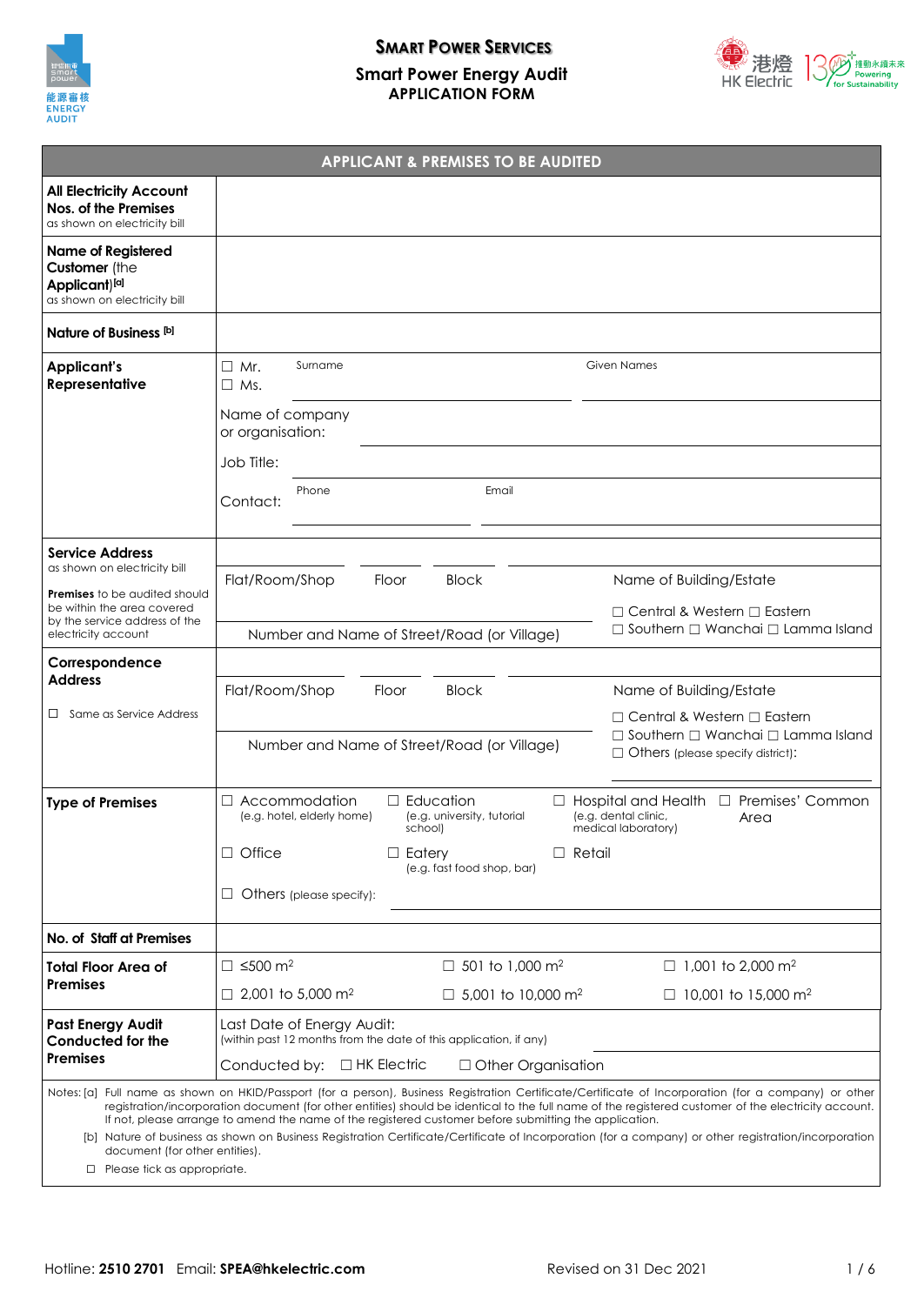

### **SMART POWER SERVICES Smart Power Energy Audit APPLICATION FORM**



#### **APPLICATION FOR OTHER SMART POWER SERVICES (OPTIONAL)**

I/We would also like to apply for other schemes/programmes under Smart Power Services (please tick all that apply), and request HK Electric to contact and follow up with me/us on the respective application processes.

- ☐ Smart Power Building Fund (for building owners): Subsidy (capped at \$250,000/\$500,000) at 25-80% of communal building services installations retrofitting, retro-commissioning or building-based smart technology project cost. [\(www.hkelectric.com/SPBF-en\)](http://www.hkelectric.com/SPBF-en)
- ☐ Energy-efficient Community Subsidy (for non-residential customers): Subsidy (capped at \$300,000/\$500,000) at 100% of turnkey project cost for retrofitting or new installation of energy-efficient electrical kitchen, laundry or water heating equipment. [\(www.hkelectric.com/SPCF-en\)](file:///C:/Users/41609/Desktop/www.hkelectric.com/SPCF-en)
- ☐ Smart to Care Subsidy (for caring/rehabilitation/residential premises for the elderly/children/disabled and transitional housing): Subsidy (capped at \$300,000) at 100% of turnkey project cost for implementation of gerontechnology or smart technology equipment/systems. [\(www.hkelectric.com/SPCF-en\)](http://www.hkelectric.com/SPCF-en)
- ☐ Energy-efficient Equipment Subsidy (for non-residential customers already conducted energy audits): Subsidy (capped at \$150,000) at 50% of turnkey project cost for retrofitting of energy-efficient equipment. [\(www.hkelectric.com/SPCF-en\)](http://www.hkelectric.com/SPCF-en)
- □ Feed-in Tariff (FiT) Scheme (for all customers): HK Electric purchases the electricity generated from grid-connected solar photovoltaic/wind power systems installed at customers' premises at FiT rates. ([www.hkelectric.com/FIT-en\)](http://www.hkelectric.com/FIT-en)
- □ Renewable Energy Certificates (REC) (for all customers): Customers can purchase from HK Electric REC representing electricity generated from local renewable energy (RE) sources to achieve their RE or environmental targets. [\(www.hkelectric.com/REC-en\)](http://www.hkelectric.com/REC-en)
- ☐ Smart Power for Data Centre (for non-residential customers): HK Electric provides a one-stop service on electricity-related matters to assist industry practitioners in establishing data centres and decarbonising their operation throughout their life cycle. [\(www.hkelectric.com/SPDC-en\)](http://www.hkelectric.com/SPDC-en)
- □ Smart Power EV Charging Solution (for all customers): HK Electric provides a one-stop free service to assist customers in implementing EV charging solutions. [\(www.hkelectric.com/EV-en\)](http://www.hkelectric.com/EV-en)

#### **PERSONAL DATA COLLECTION STATEMENT**

#### **Purpose of Collection**

The personal data and other related information provided by you in the application form will be used by HK Electric solely for the purposes of processing your application and/or request in respect of other schemes/programme under Smart Power Services for which you would like to apply. The provision of personal data and other related information in the application form is voluntary. However, if you do not provide adequate and accurate data, we may not be able to process your application and/or request.

#### **Transfer of Personal Data**

Your application forms, inspection records, and other related information may be provided to the HKSAR Government for auditing and verification purposes, and will also be provided to other departments or the service providers assigned by HK Electric for the purposes of verifying the particulars provided by you and other purposes related to the Smart Power Services.

HK Electric will disclose your personal data when required to do so by law or in response to requests from law enforcement agencies or the Government, or if explicit consent to such disclosure is given by you.

#### **Access to Personal Data**

To request a full copy of the Privacy Policy Statement, for enquiry, for data access and correction, please refer to the website: [www.hkelectric.com,](http://www.hkelectric.com/) email us at [personaldata@hkelectric.com,](mailto:personaldata@hkelectric.com) call us at 2887 3411, fax to 2510 7667 or write to 9/F Electric Centre, 28 City Garden Road, North Point for the attention of our Personal Data Protection Officer.

#### **DECLARATION AND SIGNATURE BY APPLICANT**

I/We declare that the information provided in this form is complete, true and correct. I/We have read and agree to be bound by the terms and conditions of Smart Power Energy Audit (as set out in this Application Form and may be revised from time to time). I/We also acknowledge that I/we have read and understand the Personal Data Collection Statement above.

I/We also confirm that the above **Applicant's Representative** is designated and authorised by me/us to act on my/our behalf in all matters relating to this application under this application, and you are entitled to treat all communications (oral or written) with him/her as proper communications with the Applicant.

| Name of Signatory* | <b>Signature and Official Chop</b> |
|--------------------|------------------------------------|
|                    |                                    |
| Job Title          |                                    |
|                    |                                    |
| <b>Date</b>        |                                    |
|                    |                                    |

Note: \* The personal applicant or the authorised signatory for company/organisation applicant.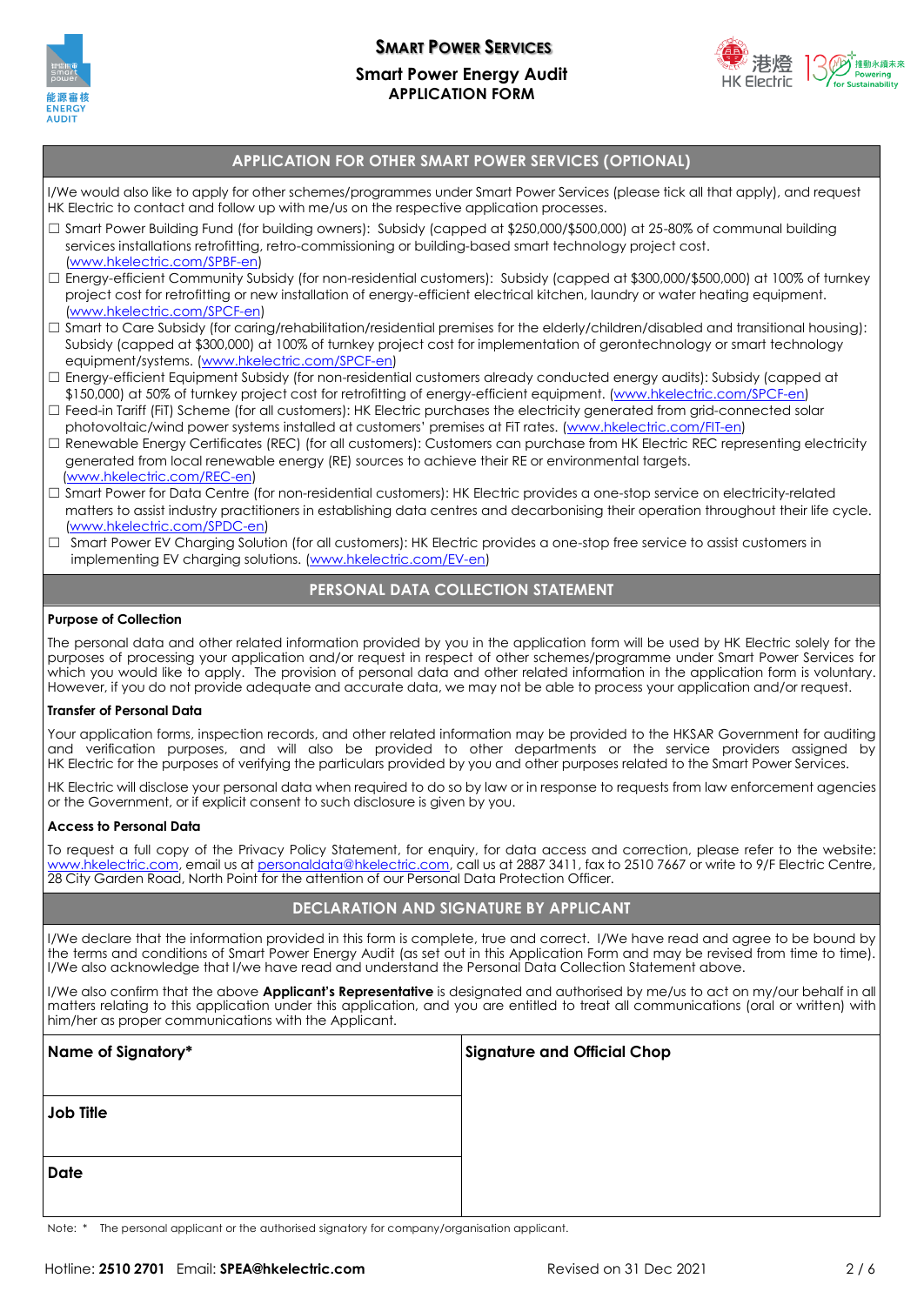



### **1. Introduction**

- 1.1 These Terms and Conditions set out the eligibility criteria, the application process and other terms and conditions for Smart Power Energy Audit (**SPEA**). HK Electric may from time to time revise these Terms and Conditions. Notice of any revision will be conclusively given by publishing the revision on HK Electric's website at [www.hkelectric.com](http://www.hkelectric.com/) or by sending to applicants a copy of the revised Terms and Conditions or an appropriate extract or summary of the same. Any such revision will replace all previously published Terms and Conditions and will take effect from the date when the revision is first published on HK Electric's website (or such later date specified in the revision). HK Electric may in its sole and absolute discretion to interpret and execute the Programme, the Term and Conditions and related matters, and its decision shall be final.
- 1.2 The service scope of SPEA will cover site inspection of business premises, analysis of energy efficiency performance, identification of energy saving opportunities and submission of audit report on findings and recommendations.

### **2. Eligibility**

- 2.1 Participation in the SPEA will only be considered if all of the following conditions are satisfied:
	- a) the applicant (the **Applicant**) is a registered customer of a HK Electric's Non-Residential Tariff or Maximum Demand Tariff electricity account (excluding the HKSAR Government accounts) ; and
	- b) the floor area of the premises to be audited is  $15,000$  m<sup>2</sup> or below.

# **3. Application Process**

- 3.1 The Applicant shall make the application for SPEA by submitting to HK Electric a duly completed SPEA Application Form (available at HK Electric's website: [www.hkelectric.com/SPEA-en\)](http://www.hkelectric.com/SPEA-en) by email to [SPEA@hkelectric.com](mailto:SPEA@hkelectric.com) (please mark "**Application for Smart Power Energy Audit**" in the email subject). An application with incomplete information will not be processed.
- 3.2 HK Electric reserves the right to accept or reject any application at its sole discretion based on the information provided in this Application Form and other factors considered to be relevant by HK Electric, such as available resource, energy saving potential, etc. HK Electric may also defer any application if the premises was audited within the past twelve (12) months from the Date of Receipt of the Application.
- 3.3 The Applicant shall, prior to the Application, designate and authorise a natural person to be the **Applicant's Representative** to act on its behalf in all matters in relation to the Application. HK Electric shall treat communications from or requests by any of the Applicant's Representative as duly authorised by the Applicant, and shall be at liberty to ignore any communication from or request by any other person (regardless of whether such person has any interest in the relevant Service Address). HK Electric will not become involved in, nor will it be responsible for, any dispute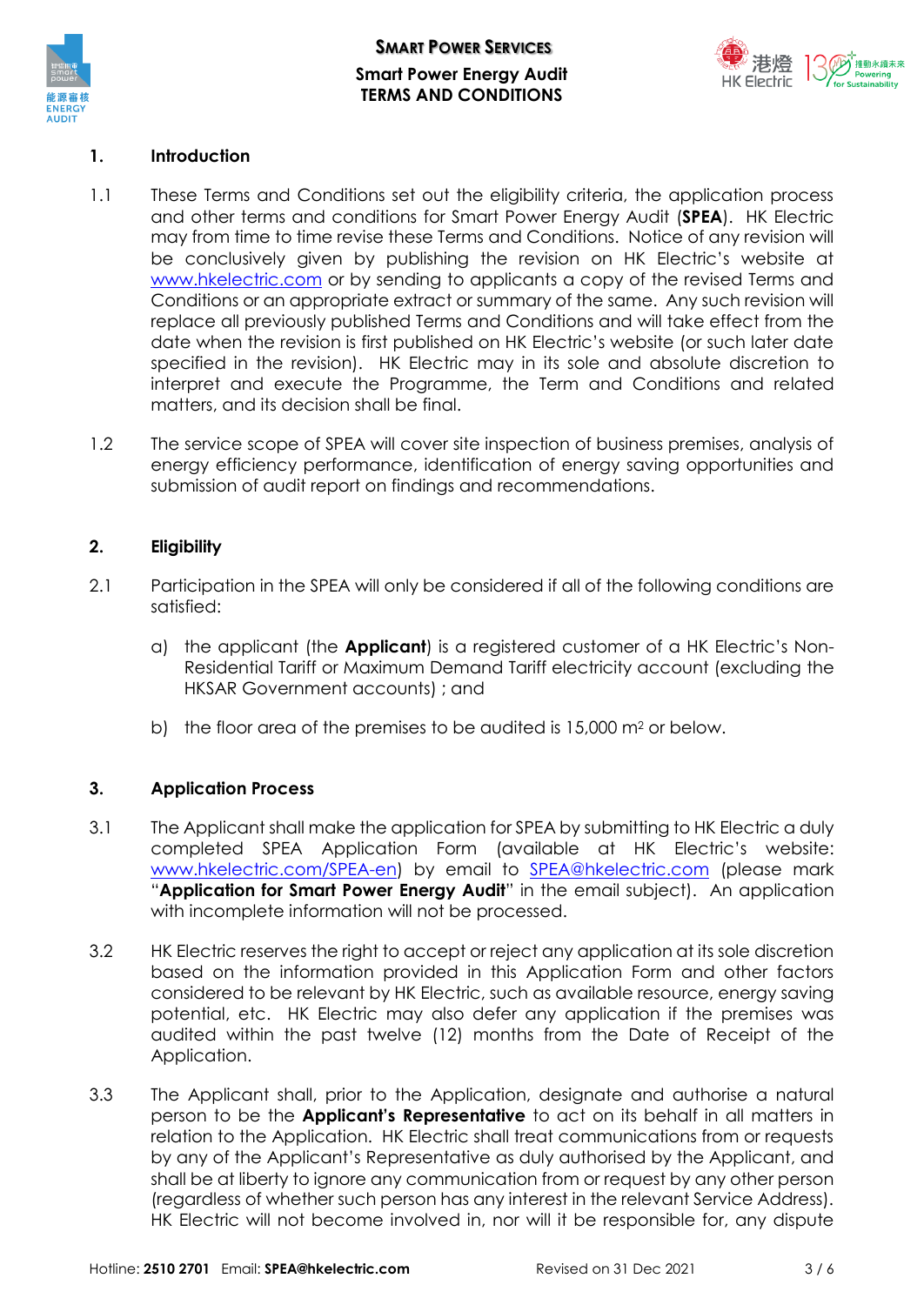



between owners or other parties interested or claiming an interest in the Service Address.

3.4 To ensure HK Electric's ability to communicate with only persons duly authorised by the Applicant, the Applicant shall immediately notify in writing HK Electric of any change in the Applicant's Representative or any change in his/her particulars (and in case of a change of an Applicant's Representative, provide evidence satisfactory to HK Electric of the appointment, designation and/or authorisation of the successor of the Applicant's Representative).

### **4. SPEA Service**

- 4.1 HK Electric has appointed a third party organisation to conduct SPEA for the premises of approved application on behalf of HK Electric (the **Appointed Organisation**). Upon completion of the SPEA, the Applicant shall certify the SPEA by signing the **Energy Audit Completion Form** as provided by HK Electric.
- 4.2 If the Applicant implements any of the Energy Management Opportunities (the **EMOs**) or energy efficiency improvements (the **EE Improvements**) as recommended in the energy audit report, the Applicant shall notify HK Electric of the progress of implementation of the related EMOs and EE Improvements.
- 4.3 If deemed necessary by HK Electric, the existing electricity account meter(s) at the premises to be audited under this application will be replaced by HK Electric for taking more accurate electricity consumption data for verification of the energy efficiency enhancement effectiveness in case the EMOs and the EE improvements (if any) are implemented by the Applicant. The Applicant shall allow and provide such provisions (including without limitation, allowing or procuring to allow temporary suspension of electricity when necessary) as may be required by HK Electric to facilitate the metering replacement work.
- 4.4 If the Applicant has completed any EMOs or EE Improvements as recommended in the energy audit report, the Applicant shall certify all these EMOs and EE Improvements by completing and signing the **Energy Saving Installations Verification Form** as provided by HK Electric. The Applicant shall allow HK Electric and/or its Appointed Organisation to carry out site inspection for the implemented EMOs and/or EE Improvements.

# **5. Termination of Application/SPEA Service**

- 5.1 The Applicant may withdraw from SPEA at any time without giving a reason any time by serving HK Electric a prior written notice.
- 5.2 HK Electric may terminate his/her participation in SPEA if the Applicant breaches any terms under Terms and Conditions of the SPEA by serving a written notice to the Applicant.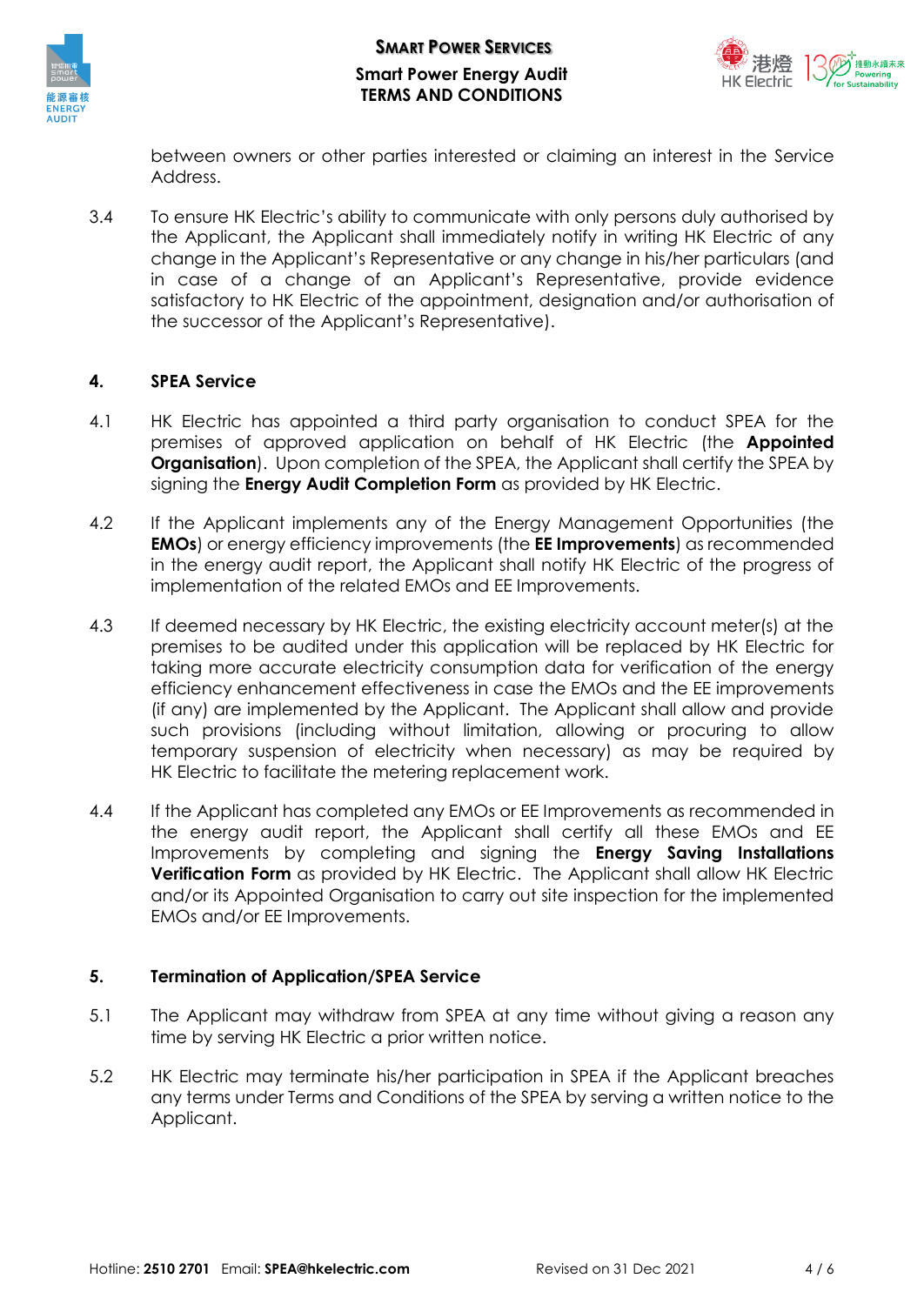

**SMART POWER SERVICES Smart Power Energy Audit TERMS AND CONDITIONS**



### **6. Limitation of Liability**

- 6.1 Save to the extent required by law, HK Electric shall not be liable (whether monetary or otherwise) for:
	- a) any loss or damage to SPEA of whatsoever nature and howsoever arising;
	- b) any loss or damage relating to and/or arising out of SPEA;
	- c) any loss or damage to any third person; or
	- d) any indirect or consequential or economic loss, or loss of revenue, profit or data.
- 6.2 The SPEA is conducted solely based on information provided by the Applicant, observations at site inspection and/or estimations, the accuracy and completeness of which have not been verified. There may also be other factors which affect the feasibility, cost and saving potentials of the energy saving opportunities identified in the energy audit report. The Applicant acknowledges and agrees that the energy audit report is prepared for information purpose only so as to facilitate the Applicant to further explore the relevant EMOs and/or EE Improvements and seek professional advice from qualified service providers to assess their implementation. HK Electric and its Appointed Organisation shall under no circumstances be responsible or liable for loss or damage of whatsoever nature, including without limitation loss of revenue, profit or savings and any incidental or consequential damages, arising out of or in any way related to SPEA and the energy audit report.

### **7. Data Protection and Information Disclosure**

- 7.1 The Applicant agrees to provide timely and sufficient information to HK Electric and the Appointed Organisation for preparing, undertaking and completing the SPEA service and the energy audit report. The Applicant also agrees that HK Electric may transfer the information provided by the Applicant and the electricity consumption record of the premises under the successful Application to the Appointed Organisation for energy audit purpose. The Appointed Organisation shall be under a duty of confidentiality to HK Electric to keep any information obtained from HK Electric and the Applicant confidential.
- 7.2 The Applicant shall ensure that a valid consent has been obtained from the Applicant's Representative before transferring his/her contact information to HK Electric.
- 7.3 It is the Applicant's responsibility to notify HK Electric from time to time any update to the contact information of the Applicant's Representative.

### **8. General**

8.1 The SPEA shall be governed by and construed in accordance with the laws of HKSAR. Each of the parties irrevocably submits to the exclusive jurisdiction of the courts of HKSAR.